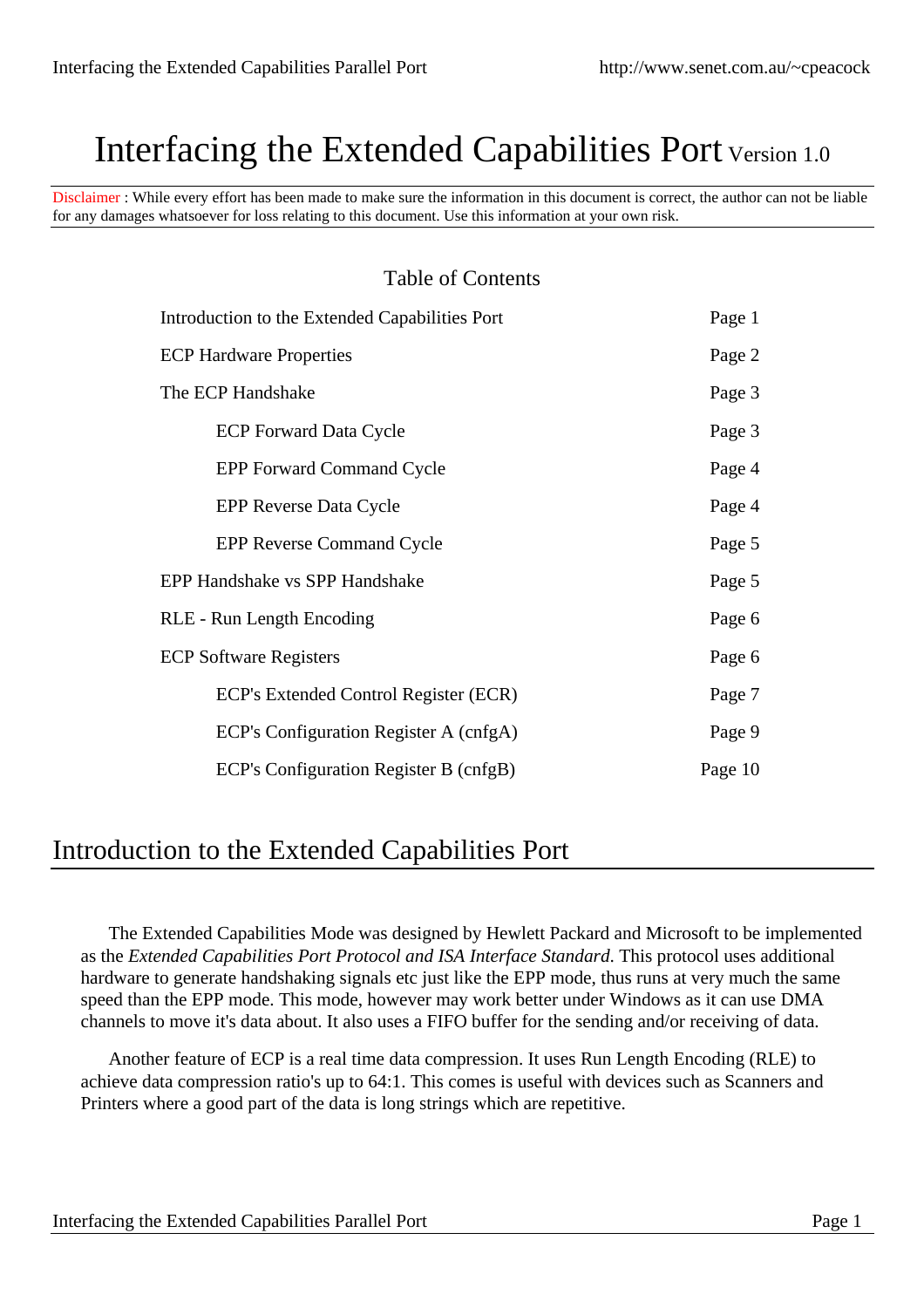The Extended Capabilities Port supports a method of channel addressing. This is not intended to be used to daisy chain devices up but rather to address multiple devices within one device. Such an example is many fax machines on the market today which may contain a Parallel Port to interface it to your computer. The fax machine can be split up into separate devices such as the scanner, modem/Fax and printer, where each part can be addresses separately, even if the other devices cannot accept data due to full buffers.

#### ECP Hardware Properties

While Extended Capabilities Printer Ports use exactly the same D25 connector as your SPP, ECP assigns different tasks to each of the pins, just like EPP. This means that there is also a different handshake method when using a ECP interface.

The ECP is backwards compatible to the SPP and EPP. When operating in SPP mode, the individual lines operate in exactly the same fashion than the SPP and thus are labeled Strobe, Auto Linefeed, Init, Busy etc. When operating in EPP mode, the pins function according to the method described in the EPP protocol and have a different method of Handshaking. When the port is operating in ECP mode, then the following labels are assigned to each pin.

| Pin          | <b>SPP</b> Signal | <b>ECP Signal</b> | IN<br><b>OUT</b> | <b>Function</b>                                                                                                                                                                  |
|--------------|-------------------|-------------------|------------------|----------------------------------------------------------------------------------------------------------------------------------------------------------------------------------|
| $\mathbf{1}$ | Strobe            | <b>HostCLK</b>    | Out              | A low on this line indicates, that there is valid<br>data at the host. When this pin is de-asserted,<br>the +ve clock edge should be used to shift the<br>data into the device.  |
| $2 - 9$      | Data 0-7          | Data 0-7          |                  | In/Outl Data Bus. Bi-directional                                                                                                                                                 |
| 10           | Ack               | PeriphCLK         | In               | A low on this line indicates, that there is valid<br>data at the Device. When this pin is de-<br>asserted, the +ve clock edge should be used to<br>shift the data into the Host. |
| 11           | <b>Busy</b>       | PeriphAck         | In               | When in reverse direction a HIGH indicates<br>Data, while a LOW indicates a Command<br>Cycle.<br>In forward direction, functions as PeriphAck.                                   |
| 12           | Paper Out<br>End  | nAckReverse       | In               | When Low, Device acknowledges Reverse<br>Request.                                                                                                                                |
| 13           | Select            | X-Flag            | In               | <b>Extensibility Flag</b>                                                                                                                                                        |
| 14           | Auto<br>Linefeed  | Host Ack          | Out              | When in forward direction a HIGH indicates<br>Data, while a LOW indicates a Command<br>Cycle.<br>In reverse direction, functions as HostAck.                                     |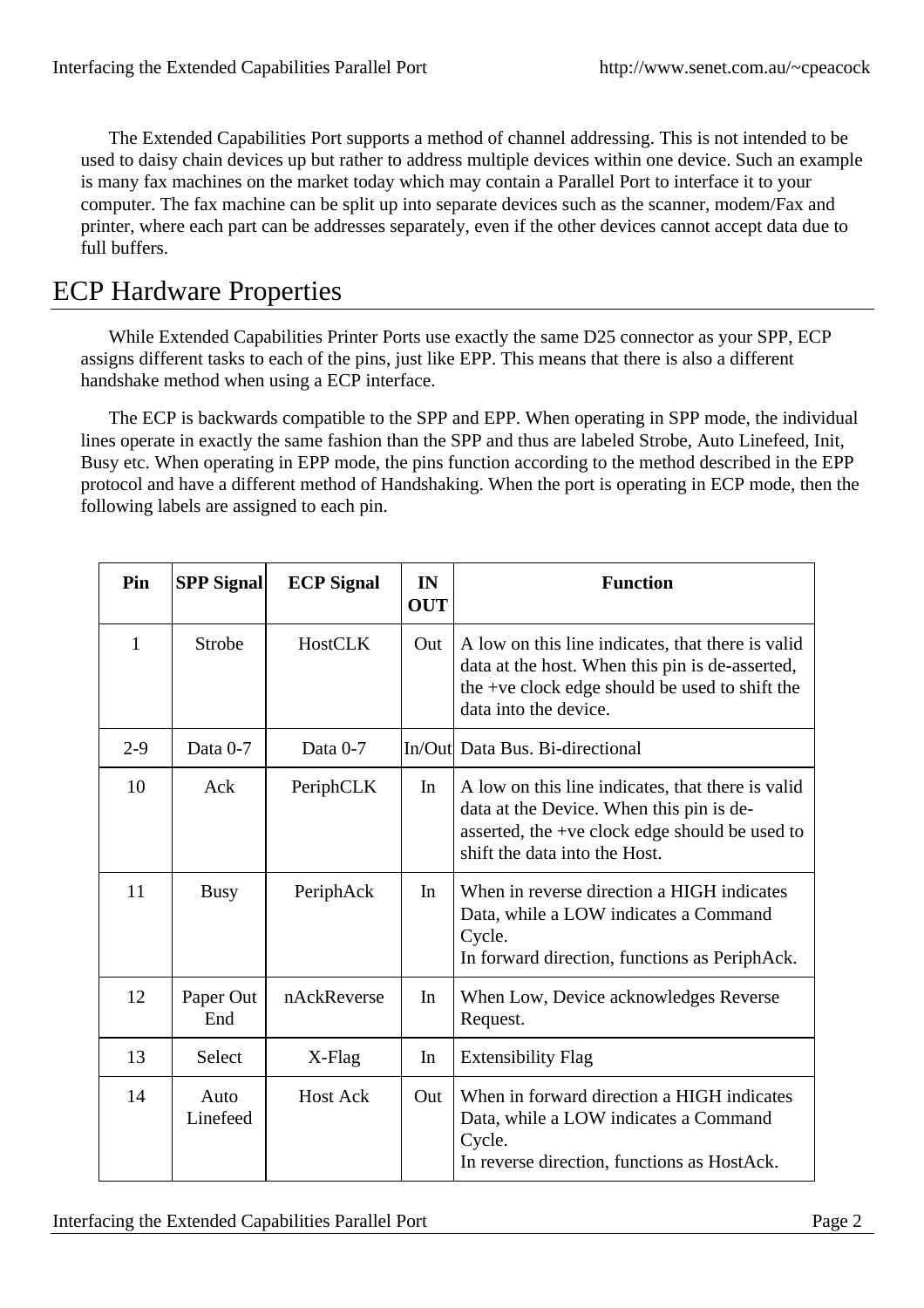| 15    | Error<br>Fault    | PeriphRequest      | In         | A LOW set by the device indicates reverse data<br>is available             |
|-------|-------------------|--------------------|------------|----------------------------------------------------------------------------|
| 16    | Initialize        | $n$ ReverseRequest |            | Out   A LOW indicates data is in reverse direction                         |
| 17    | Select<br>Printer | 1284 Active        | Out        | A HIGH indicates Host is in 1284 Transfer<br>Mode. Taken low to terminate. |
| 18-25 | Ground            | Ground             | <b>GND</b> | Ground                                                                     |

Table 1. Pin Assignments For Extended Capabilities Parallel Port Connector.

The HostAck and PeriphAck lines indicate whether the signals on the data line are data or a command. If these lines are high then data is placed on the data lines (Pins 2-7). If a command cycle is taking place then the appropriate line will be low, i.e. if the host is sending a command, then HostAck will be low or if the device/peripheral is sending a command the PeriphAck line will be low.

A command cycle can be one of two things, either a RLE count or an address. This is determined by the bit 7 (MSB) of the data lines, i.e. Pin 9. If bit 7 is a 0, then the rest of the data (bits 0-6) is a run length count which is used with the data compression scheme. However if bit 7 is a 1, then the data present on bits 0 to 6 is a channel address. With one bit missing this can only be a value from 0 to 127(DEC).

#### The ECP Handshake

The ECP handshake is different to the SPP handshake. The most obvious difference is that ECP has the ability at anytime to transmit data in any direction, thus additional signaling is required. Below is the ECP handshake for both the Forward and Reverse Directions.

### ECP Forward Data Cycle



Figure 1. Enhanced Capabilities Port Forward Data Cycle.

- 1. **Data is placed on Data lines by Host.**
- 2. Host then indicates a Data Cycle will proceed by asserting HostAck.
- 3. **Host indicates valid data by asserting HostClk low.**
- 4. Peripheral sends its acknowledgment of valid data by asserting PeriphAck.
- 5. **Host de-asserts HostClk high. +ve edge used to shift data into the Peripheral.**
- 6. Peripheral sends it's acknowledgment of the byte via de-asserting PeriphAck.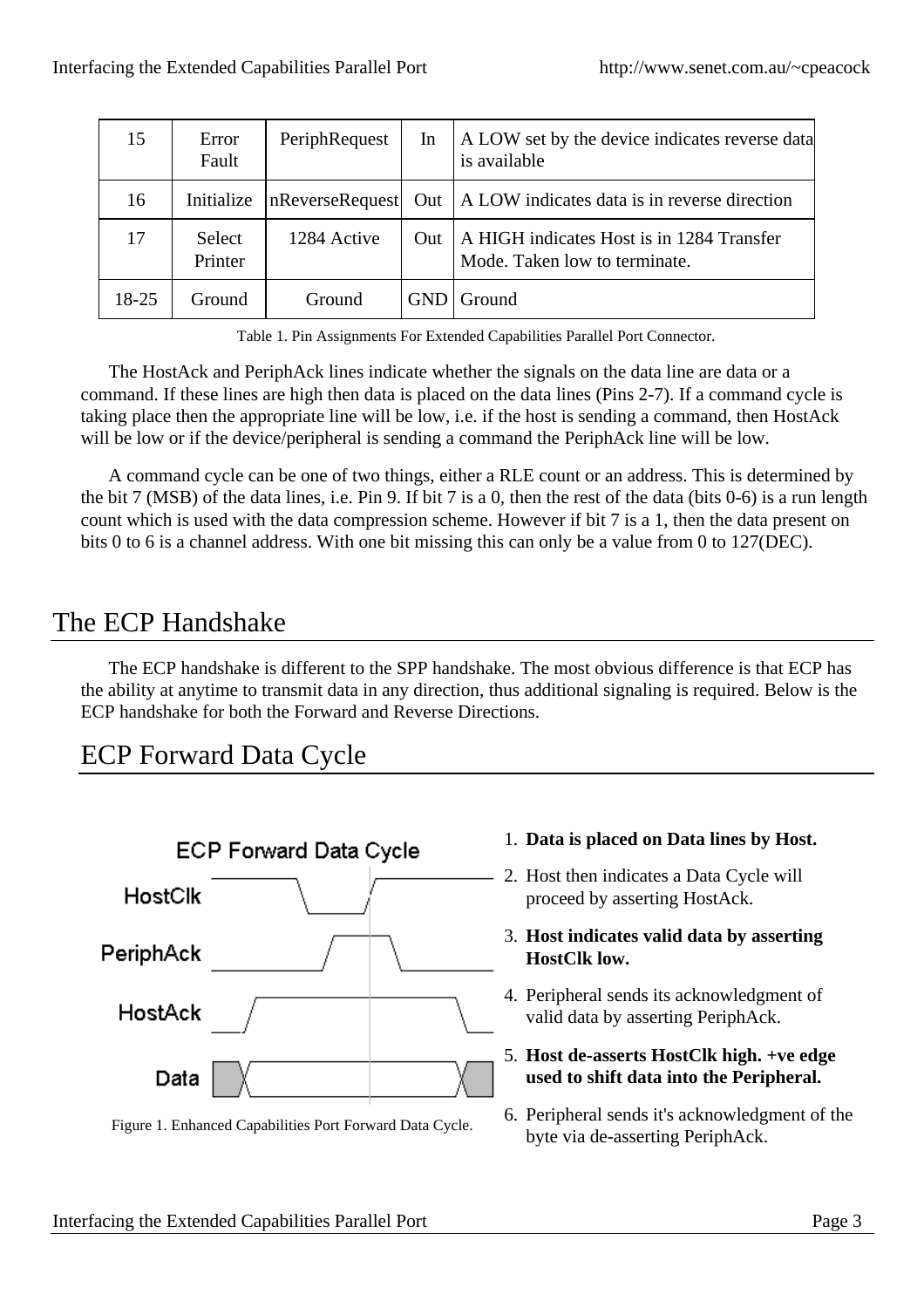#### ECP Forward Command Cycle



Figure 2. Enhanced Capabilities Port Forward Command Cycle.

## ECP Reverse Data Cycle



#### 1. **Data is placed on Data lines by Host.**

- 2. Host then indicates a Command cycle will proceed by de-asserting HostAck.
- 3. **Host indicates valid data by asserting HostClk low.**
- 4. Peripheral sends its acknowledgment of valid data by asserting PeriphAck.
- 5. **Host de-asserts HostClk high. +ve edge used to shift data into the Peripheral.**
- 6. Peripheral sends it's acknowledgment of the byte via de-asserting PeriphAck.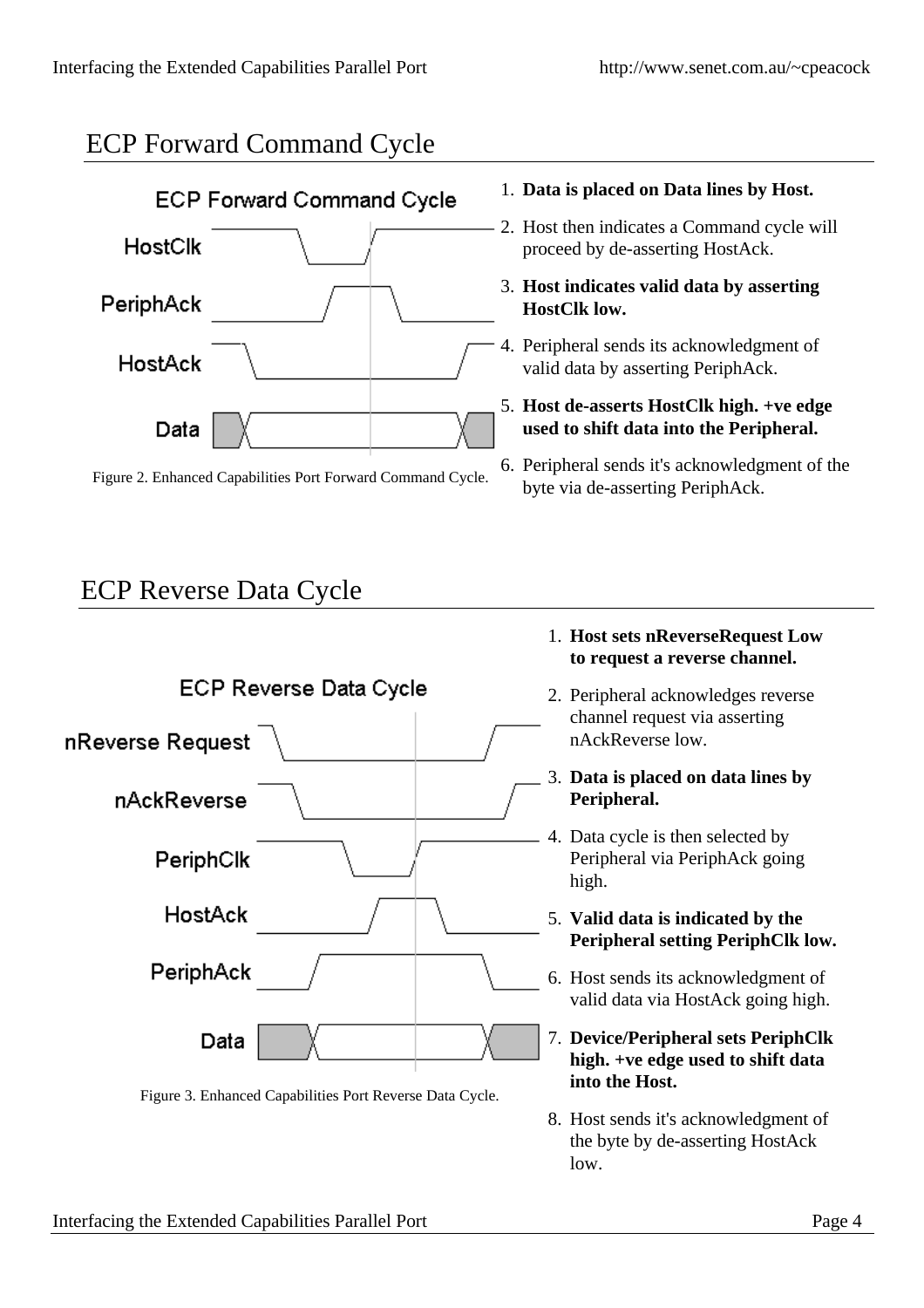#### ECP Reverse Command Cycle



Figure 4. Enhanced Capabilities Port Reverse Command Cycle. 8. Host sends it's acknowledgment of the

# byte by de-asserting HostAck low.

### EPP Handshake vs SPP Handshake

If we look back at the SPP Handshake you will realize it only has 5 steps,

- 1. *Write the byte to the Data Port*
- 2. *Check to see is the printer is busy. If the printer is busy, it will not accept any data, thus any data which is written will be lost.*
- 3. *Take the Strobe (Pin 1) low. This tells the printer that there is the correct data on the data lines. (Pins 2-9)*
- 4. *Put the strobe high again after waiting approximately 5 microseconds after putting the strobe low. (Step 3)*
- 5. *Check for Ack from Peripheral.*

and that the ECP handshake has many more steps. This would suggest that ECP would be slower that SPP. However this is not the case as all of these steps above are controlled by the hardware on your I/O control. If this handshake was implemented via software control then it would be a lot slower that it's SPP counterpart.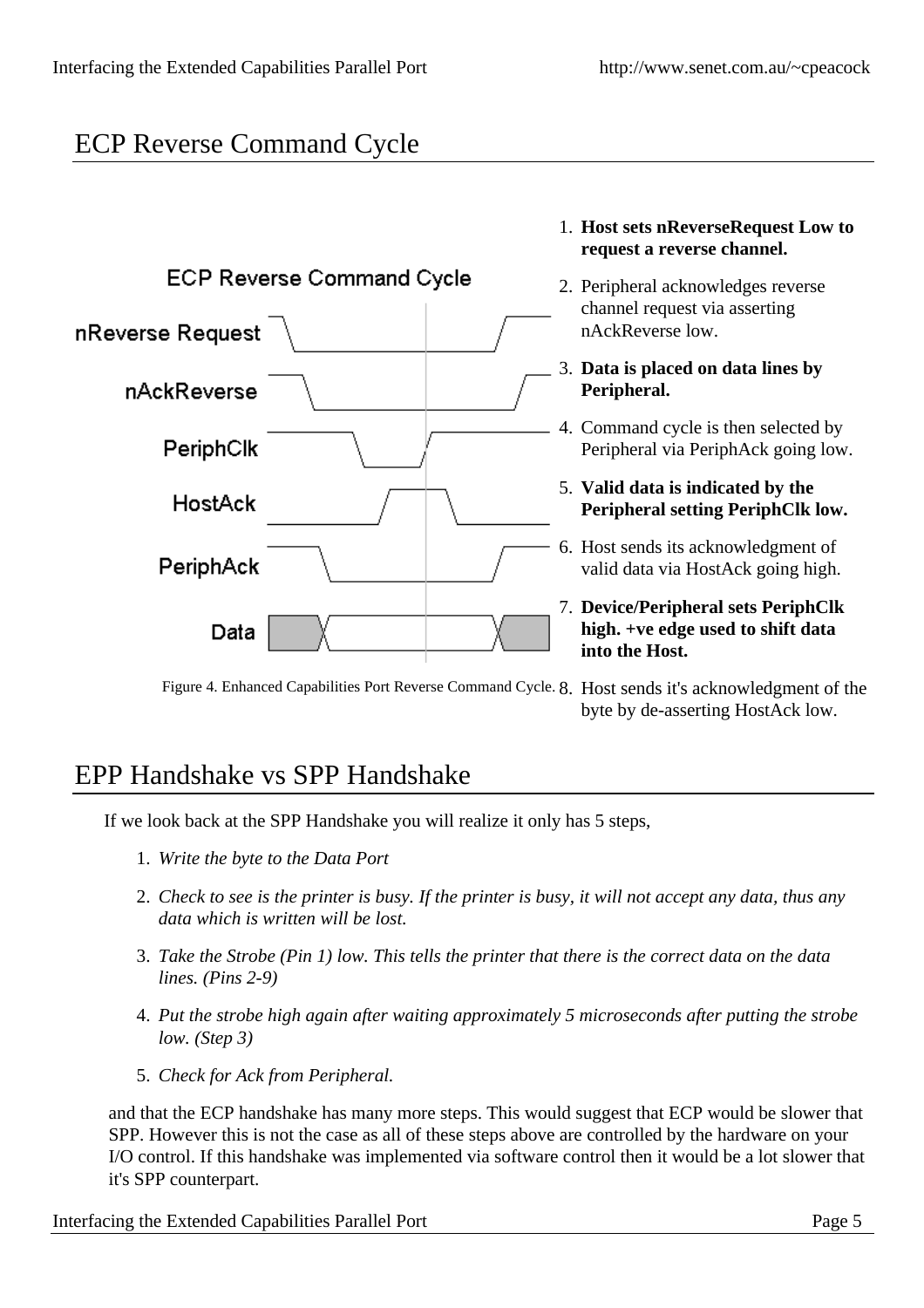#### RLE - Run Length Encoding

As briefly discussed earlier, the ECP Protocol includes a Simple Compression Scheme called Run Length Encoding. It can support a maximum compression ratio of 64:1 and works by sending repetitive single bytes as a run count and one copy of the byte. The run count determines how many times the following byte is to be repeated.

For example, if a string of 25 'A's were to be sent, then a run count byte equal to 24 would be sent first, followed by the byte 'A'. The receiving peripheral on receipt of the Run Length Count, would expand (Repeat) the next byte a number of times determined via the run count.

The Run Length Byte has to be distinguished from other bytes in the Data Path. It is sent as a Command to the ECP's Address FIFO Port. Bytes sent to this register can be of two things, a Run Length Count or an Address. These are distinguished by the MSB, Bit 7. If Bit 7 is Set (1), then the other 7 bits, bits 0 to 6 is a channel address. If Bit 7 is Reset (0), then the lower 7 bits is a run length count. By using the MSB, this limits channel Addresses and Run Length Counts to 7 Bits (0 - 127).

#### ECP Software Registers

The table below shows the registers of the Extended Capabilities Port. The first 3 registers are exactly the same than with the Standard Parallel Port registers. Note should be taken, however, of the Enable bi-directional Port bit (bit 5 of the Control Port.) This bit reflects the direction that the ECP port is currently in, and will effect the FIFO Full and FIFO Empty bits of the ECR Register, which will be explained later.

| <b>Address</b> | <b>Port Name</b>                                         | <b>Read/Write</b> |
|----------------|----------------------------------------------------------|-------------------|
| $Base + 0$     | Data Port (SPP)                                          | Write             |
|                | ECP Address FIFO (ECP MODE)                              | Read/Write        |
| $Base + 1$     | Status Port (All Modes)                                  | Read/Write        |
| $Base + 2$     | Control Port (All Modes)                                 | Read/Write        |
| $Base + 400h$  | Data FIFO (Parallel Port FIFO Mode)                      | Read/Write        |
|                | Data FIFO (ECP Mode)                                     | Read/Write        |
|                | Test FIFO (Test Mode)                                    | Read/Write        |
|                | Configuration Register A (Configuration Mode) Read/Write |                   |
| $Base + 401h$  | Configuration Register B (Configuration Mode) Read/Write |                   |
| $Base + 402h$  | Extended Control Register (Used by all modes)            | Read/Write        |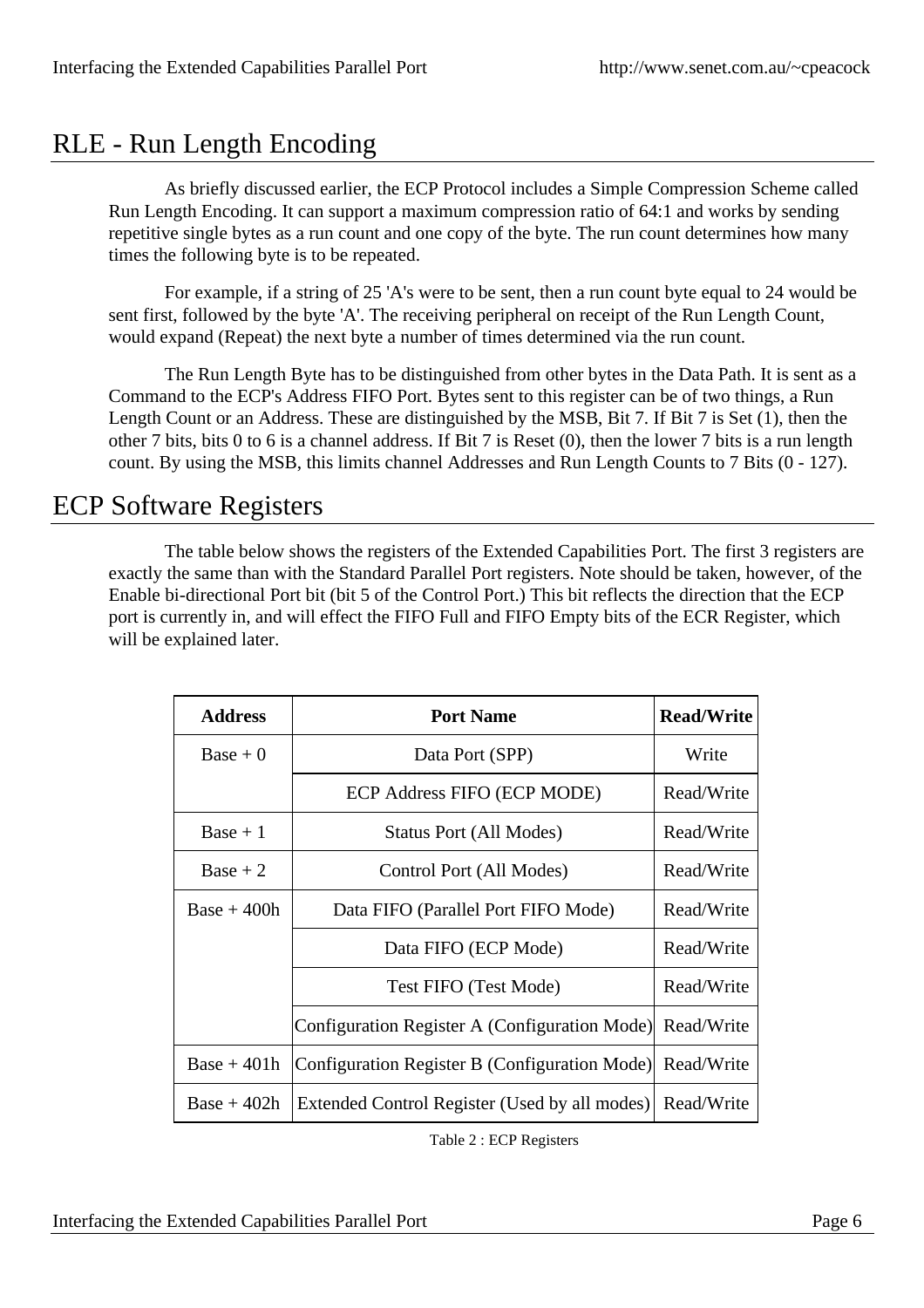#### ECP's Extended Control Register (ECR)

The most important register with a Extended Capabilities Parallel Port is the Extended Control Register (ECR) thus we will target it's operation first. This register sets up the mode in which the ECP will run, plus gives status of the ECP's FIFO among other things. You will find the contents of this register below, in more detail.

| <b>Bit</b>     | <b>Function</b>                          |                                |  |  |
|----------------|------------------------------------------|--------------------------------|--|--|
| 7:5            | <b>Selects Current Mode of Operation</b> |                                |  |  |
|                | 000                                      | <b>Standard Mode</b>           |  |  |
|                | 001                                      | <b>Byte Mode</b>               |  |  |
|                | 010                                      | <b>Parallel Port FIFO Mode</b> |  |  |
|                | 011                                      | <b>ECP FIFO Mode</b>           |  |  |
|                | 100<br><b>EPP</b> Mode                   |                                |  |  |
|                | 101                                      | Reserved                       |  |  |
|                | 110                                      | <b>FIFO Test Mode</b>          |  |  |
|                | 111                                      | <b>Configuration Mode</b>      |  |  |
| 4              | <b>ECP</b> Interrupt Bit                 |                                |  |  |
| 3              | <b>DMA</b> Enable Bit                    |                                |  |  |
| $\overline{2}$ | <b>ECP</b> Service Bit                   |                                |  |  |
| $\mathbf{1}$   | <b>FIFO Full</b>                         |                                |  |  |
| 0              | FIFO Empty                               |                                |  |  |

Table 3 ECR - Extended Control Register

The three MSB of the Extended Control Register selects the mode of operation. There are 7 possible modes of operation, but not all ports will support all modes. The EPP mode is one such example, not being available on some ports. On the next page is a table of the Modes of Operation.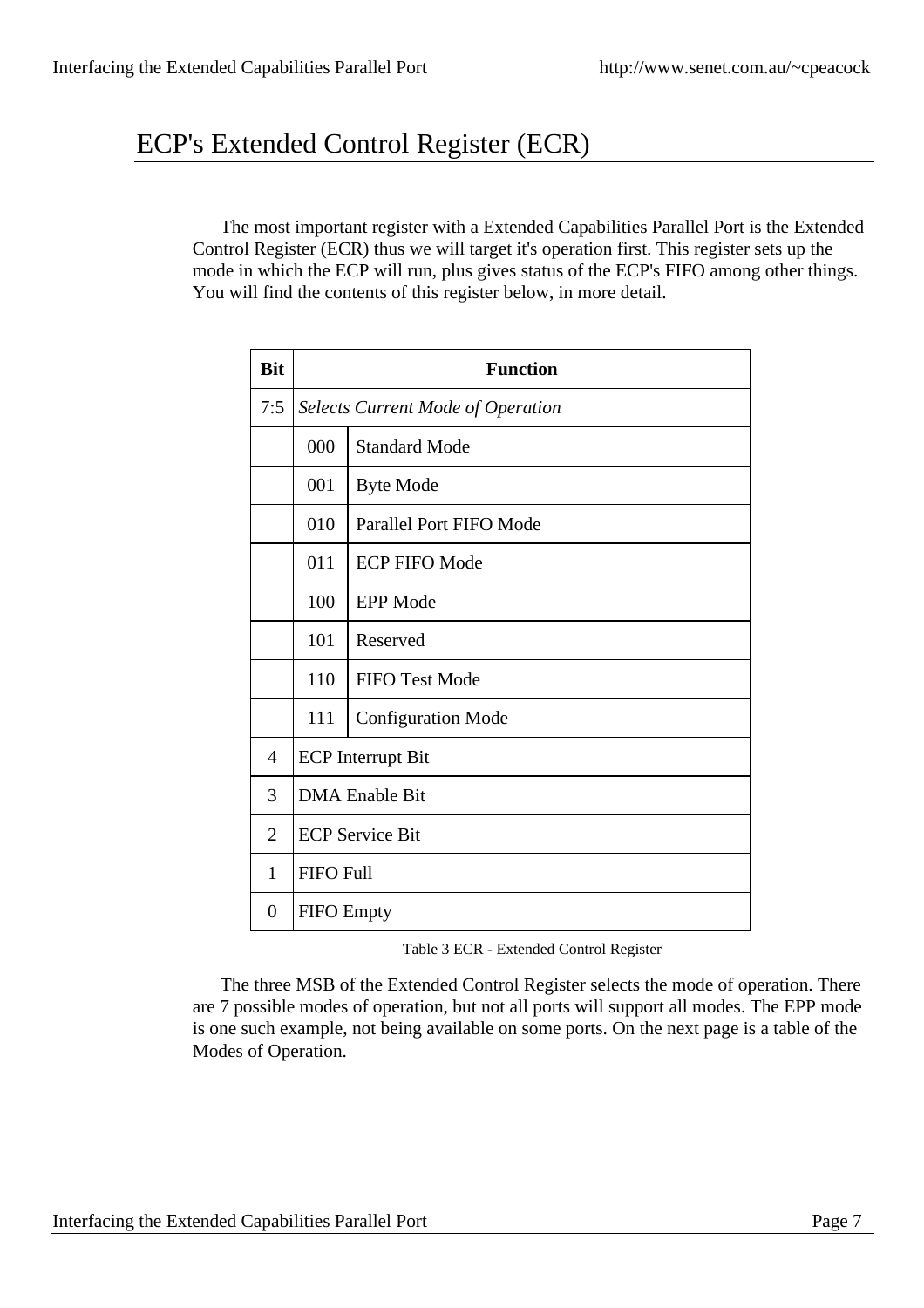|                                   | <b>HOUGHOLD</b> OF OPERATION                                                                                                                                                                                                                                                                                                                                                                     |
|-----------------------------------|--------------------------------------------------------------------------------------------------------------------------------------------------------------------------------------------------------------------------------------------------------------------------------------------------------------------------------------------------------------------------------------------------|
| <b>Standard Mode</b>              | Selecting this mode will cause the ECP port to behave as a<br>Standard Parallel Port, without Bi-directional functionality.                                                                                                                                                                                                                                                                      |
| Byte Mode / PS/2<br>Mode          | Behaves as a SPP in Bi-directional (Reverse) mode.                                                                                                                                                                                                                                                                                                                                               |
| <b>Parallel Port FIFO</b><br>Mode | In this mode, any data written to the Data FIFO will be sent to<br>the peripheral using the SPP Handshake. The hardware will<br>generate the handshaking required. Useful with non-ECP<br>devices such as Printers. You can have some of the features of<br>ECP like FIFO buffers and hardware generation of<br>handshaking but with the existing SPP handshake instead of<br>the ECP Handshake. |
| <b>ECP FIFO Mode</b>              | Standard Mode for ECP Use. This mode uses the ECP<br>Handshake, already described.                                                                                                                                                                                                                                                                                                               |
| <b>EPP</b><br>Mode/Reserved       | On some chipsets, this mode will enable EPP to be used.<br>While on others, this mode is still reserved.                                                                                                                                                                                                                                                                                         |
| Reserved                          | <b>Currently Reserved</b>                                                                                                                                                                                                                                                                                                                                                                        |
| <b>FIFO Test Mode</b>             | While in this mode, any data written to the Test FIFO Register<br>will be placed into the FIFO and any data read from the Test<br>FIFO register will be read from the FIFO buffer. The FIFO<br>Full/Empty Status Bits will reflect their true value, thus FIFO<br>depth, among other things can be determined in this mode.                                                                      |
| Configuration<br>Mode             | In this mode, the two configuration registers, cnfg $A \& \text{cnfgB}$<br>become available at their designated Register Addresses.                                                                                                                                                                                                                                                              |

#### **Modes of Operation**

As outlined above, when the port is set to operate in Standard Mode, it will behave just like a Standard Parallel Port (SPP) with no bi-directional data transfer. If you require bidirectional transfer, then set the mode to Byte Mode. The Parallel Port FIFO mode and ECP FIFO mode both use hardware to generate the necessary handshaking signals. The only difference between each mode is that The Parallel Port FIFO Mode uses SPP handshaking, thus can be used with your SPP printer. ECP FIFO mode uses ECP handshaking.

The FIFO test mode can be used to test the capacity of the FIFO Buffers as well as to make sure they function correctly. When in FIFO test mode, any byte which is written to the TEST FIFO (Base  $+$  400h) is placed into the FIFO buffer and any byte which is read from this register is taken from the FIFO Buffer. You can use this along with the FIFO Full and FIFO Empty bits of the Extended Control Register to determine the capacity of the FIFO Buffer. This should normally be about 16 Bytes deep.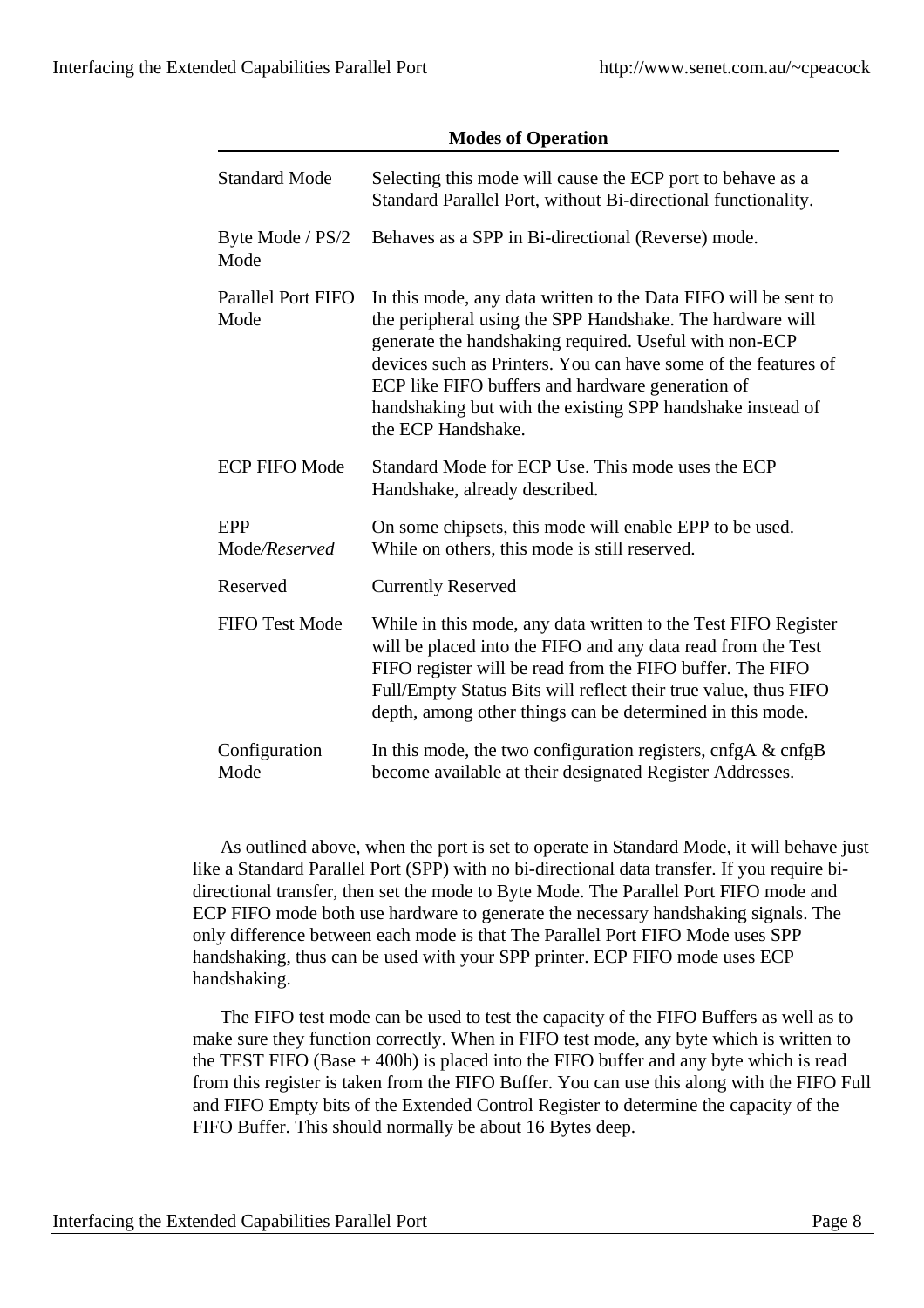The other Bits of the ECR also play an important role in the operation of the ECP Port. The ECP Interrupt Bit, (Bit 4) enables the use of Interrupts, while the DMA Enable Bit (Bit 3) enables the use of Direct Memory Access. The ECP Service Bit (Bit 2) shows if an interrupt request has been initiated. If so, this bit will be set. Resetting this bit is different with different chips. Some require you to Reset the Bit, E.g. Write a Zero to it. Others will reset once the Register has been read.

The FIFO Full (Bit 1) and FIFO Empty (Bit 0) show the status of the FIFO Buffer. These bits are direction dependent, thus note should be taken of the Control Register's Bit 5. If bit 0 (FIFO Empty) is set, then the FIFO buffer is completely empty. If Bit 1 is set then the FIFO buffer is Full. Thus, if neither bit 0 or 1 is set, then there is data in FIFO, but is not yet full. These bits can be used in FIFO Test Mode, to determine the capacity of the FIFO Buffer.

#### ECP's Configuration Register A (cnfgA)

Configuration Register A is one of two configuration registers which the ECP Port has. These Configuration Registers are only accessible when the ECP Port is in Configuration Mode. (See Extended Control Register) CnfgA can be accessed at Base + 400h.

| <b>Bit</b> | <b>Function</b>                                            |                                                                                                  |  |
|------------|------------------------------------------------------------|--------------------------------------------------------------------------------------------------|--|
| 7          | 1<br>Interrupts are level triggered                        |                                                                                                  |  |
|            | $\theta$                                                   | Interrupts are edge triggered (Pulses)                                                           |  |
| 6:4        | 00 <sub>h</sub>                                            | Accepts Max. 16 Bit wide words                                                                   |  |
|            | 01 <sub>h</sub>                                            | Accepts Max. 8 Bit wide words                                                                    |  |
|            | 02h                                                        | Accepts Max. 32 Bit wide words                                                                   |  |
|            | 03h:07h                                                    | Reserved for future expansion                                                                    |  |
| 3          | Reserved                                                   |                                                                                                  |  |
| 2          | Host Recovery: Pipeline/Transmitter Byte included in FIFO? |                                                                                                  |  |
|            | $\Omega$                                                   | In forward direction, the 1 byte in the transmitter pipeline doesn't<br>affect FIFO Full.        |  |
|            | 1                                                          | In forward direction, the 1 byte in the transmitter pipeline is<br>include as part of FIFO Full. |  |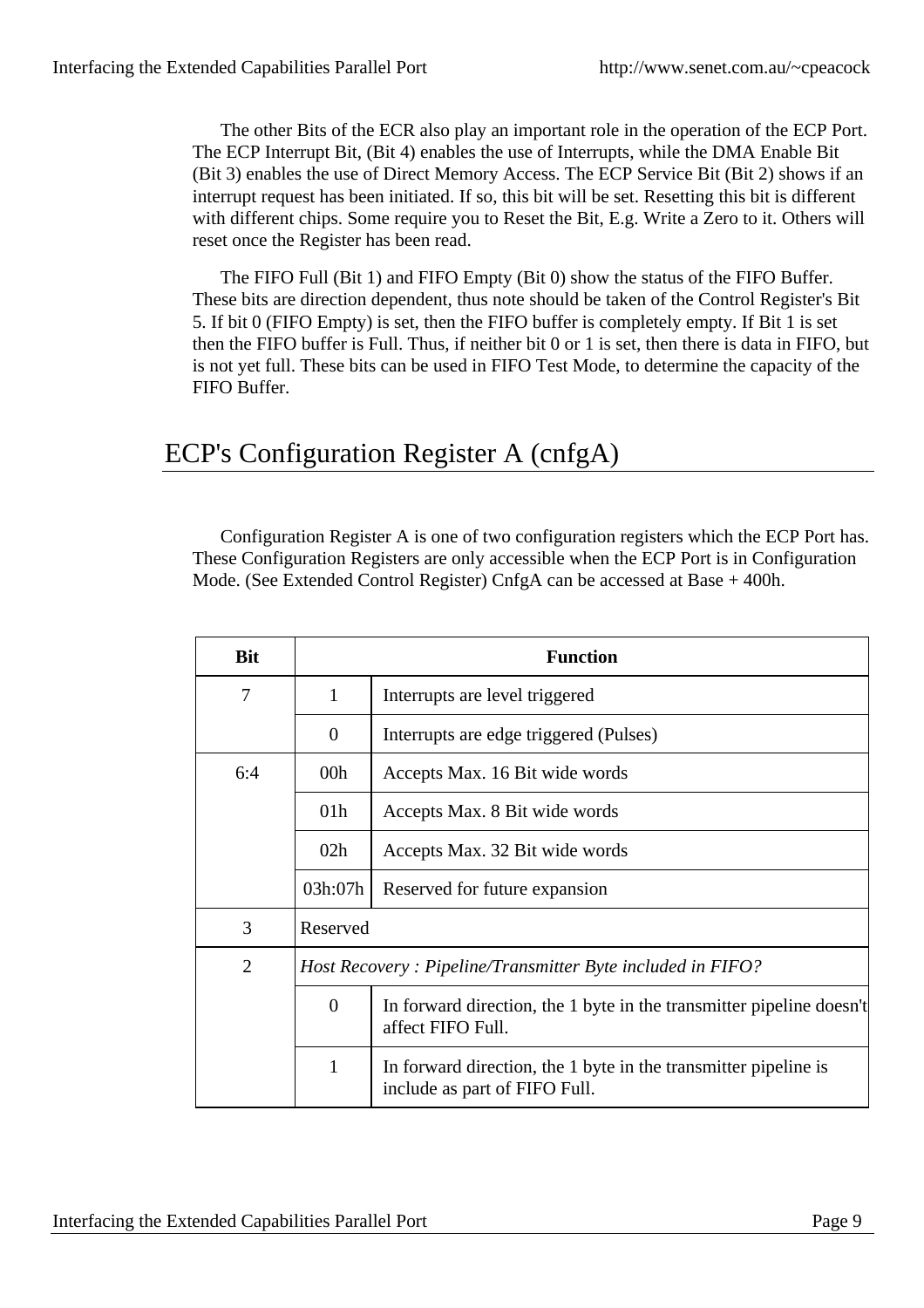| 1:0 | Host Recovery: Unsent byte $(s)$ left in FIFO |                |  |
|-----|-----------------------------------------------|----------------|--|
|     | 00                                            | Complete Pword |  |
|     | 01                                            | 1 Valid Byte   |  |
|     | 10                                            | 2 Valid Bytes  |  |
|     | 11                                            | 3 Valid Bytes  |  |

Table 4 ECR - Configuration Register A

Configuration Register A can be read to find out a little more about the ECP Port. The MSB, shows if the card generates level interrupts or edge triggered interrupts. This will depend upon the type of bus your card is using. Bits 4 to 6, show the buses width within the card. Some cards only have a 8 bit data path, while others may have a 32 or 16 bit width. To get maximum efficiency from your card, the software can read the status of these bits to determine the Maximum Word Size to output to the port.

The 3 LSB's are used for Host Recovery. In order to recover from an error, the software must know how many bytes were sent, by determining if there are any bytes left in the FIFO. Some implementations may include the byte sitting in the transmitter register, waiting to be sent as part of the FIFO's Full Status, while others may not. Bit 2 determines weather or not this is the case.

The other problem is that the Parallel Ports output is only 8 bits wide, and that you many be using 16 bit or 32 bit I/O Instructions. If this is the case, then part of your Port Word (Word you sent to port) may be sent. Therefore Bits 0 and 1 give an indication of the number of valid bytes still left in the FIFO, so that you can retransmit these.

## ECP's Configuration Register B (cnfgB)

Configuration Register B, like Configuration Register A is only available when the ECP Port is in Configuration Mode. When in this mode, cnfgB resides at Base + 401h. On the next page you will find the make-up of the cnfgB Register.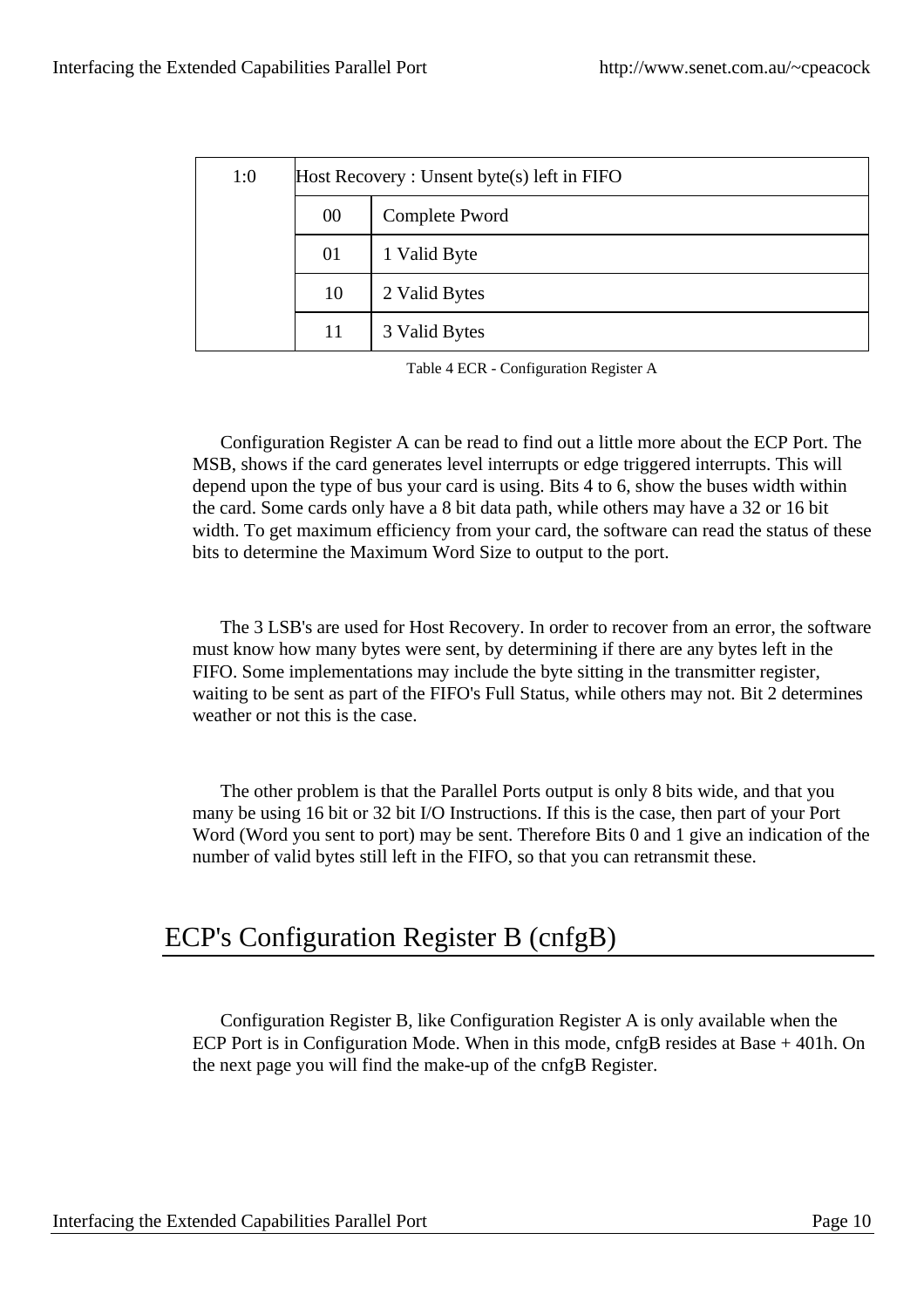| Bit(s) |                  | <b>Function</b>                                                |  |  |  |  |
|--------|------------------|----------------------------------------------------------------|--|--|--|--|
| 7      | $\mathbf{1}$     | Compress outgoing Data Using RLE                               |  |  |  |  |
|        | $\boldsymbol{0}$ | Do Not compress Data                                           |  |  |  |  |
| 6      |                  | Interrupt Status - Shows the Current Status of the IRQ Pin     |  |  |  |  |
| 5:3    |                  | Selects or Displays Status of Interrupt Request Line.          |  |  |  |  |
|        | 000              | <b>Interrupt Selected Via Jumper</b>                           |  |  |  |  |
|        | 001              | IRQ 7                                                          |  |  |  |  |
|        | 010              | IRQ 9                                                          |  |  |  |  |
|        | 011              | <b>IRQ 10</b>                                                  |  |  |  |  |
|        | 100              | IRQ 11                                                         |  |  |  |  |
|        | 101              | <b>IRQ 14</b>                                                  |  |  |  |  |
|        | 110              | IRQ 15                                                         |  |  |  |  |
|        | 111              | IRQ 5                                                          |  |  |  |  |
| 2:0    | <b>Uses</b>      | Selects or Displays Status of the DMA Channel the Printer Card |  |  |  |  |
|        | 000              | Uses a Jumpered 8 Bit DMA Channel                              |  |  |  |  |
|        | 001              | <b>DMA</b> Channel 1                                           |  |  |  |  |
|        | 010              | DMA Channel 2                                                  |  |  |  |  |
|        | 011              | DMA Channel 3                                                  |  |  |  |  |
|        | 100              | Uses a Jumpered 16 Bit DMA Channel                             |  |  |  |  |
|        | 101              | DMA Channel 5                                                  |  |  |  |  |
|        | 110              | DMA Channel 6                                                  |  |  |  |  |
|        | 111              | DMA Channel 7                                                  |  |  |  |  |

Table 5 - Configuration B Register

The Configuration Register B (cnfgB) can be a combination of read/write access. Some ports may be software configurable, where you can set the IRQ and DMA resources from the register. Others may be set via BIOS or by using jumpers on the Card, thus are read only.